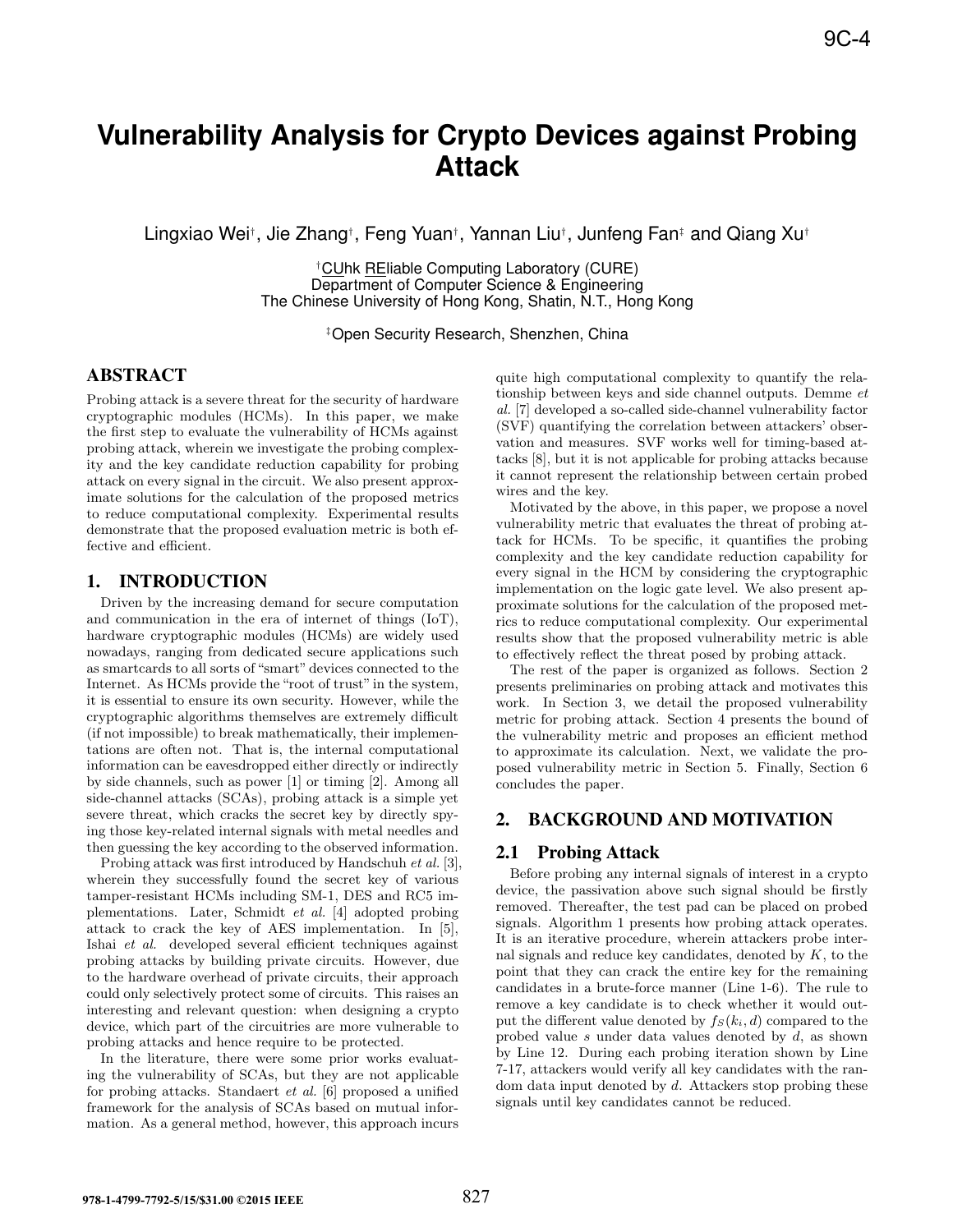Apart from countermeasures special tailored for probing attacks [5], one common technique against such attacks is to add  $meshes<sup>1</sup>$  to the device. A so-called "glue logic" design approach helps prevent probing attacker from reverse engineering signals by obfuscating the regular structure of standard components on the layout.

**Algorithm 1:** The Procedure of Probing Attack /\*  $K$  is the set of the whole key;  $*$ / **<sup>1</sup> repeat 2** Choose one or some signals denoted by S; **3**  $K<sub>S</sub>$  is the associated key candidate set for S; **4 ProbingOneSignal** $(S, K_S)$ ; **5**  $K \leftarrow (K - K_S);$  $\bullet$  **until** K is able to be enumerated by brute force; **7 ProbingOneSignal** $(S, K_S)$ **<sup>8</sup> repeat 9** d ← random number;<br>**10** Probe  $s = f_S(k_q, d);$ Probe  $s = f_S(k_g, d);$ **11 for each**  $k_i \in K_S$  **do**<br>**12 f f**  $f_S(k_i, d) \neq s$  **t 12 if**  $f_S(k_i, d) \neq s$  **then**<br>**13 i i Remove**  $k_i$  from **13**  $\parallel$  Remove  $k_i$  from  $K_S$ ;<br>**14**  $\parallel$  **end if <sup>14</sup> end if <sup>15</sup> end foreach 16 until**  $K_S$  is unable to be reduced; **<sup>17</sup> end**

## 2.2 Threat Model

We follow the same threat model of [4]. That is, we assumed that attackers are capable of physically accessing and depackaging the crypto chip. Thereby, a probe is able to be placed onto the chip and retrieve the value of signals during all encrypt and decrypt operations controlled by the attacker. Moreover, we assume that attackers have sufficient knowledge about the implementation of the crypto device and capability to correctly retrieve the value of desired signal, helping them to reduce the key candidates via probed information.

#### 2.3 Motivation

In terms of probing attack, not only algorithm-level signals but also gate-level signals are able to leak the keyrelated information. Take Implementation I shown in Fig. 1 as an example, wherein the signal denoted by  $S_1$  is a gatelevel signal. It is obvious that  $S_1$  would leak the information of two key bits,  $K_1$  and  $K_2$ , by probing its value, as shown in the K-map of  $S_1$ . Moreover, different implementations for the same Boolean function could leak different amount of information. As shown by Fig. 1, Implementation I and Implementation II are two realizations for the function  $S_1 = K_1 \oplus D_1 \oplus K_2 \oplus D_2$ . Suppose  $S_1$  of Implementation I and  $S_2$  of Implementation II are probed. By going to details their K-maps, we find that by probing  $S_1$ , the key candidate 00 is indistinguishable with 11, while by probing  $S_2$ , all four key candidates can be distinguished.

However, until now, there is no theory available to evaluate the vulnerability of cryptographic implementation against probing attack. This motivates us to propose a novel vulnerability metric for probing attack by considering the cryptographic implementation.



Figure 1: An motivational example

# 3. THE PROPOSED VULNERABILITY METRIC

## 3.1 Overview

In practice, a complete vulnerability metric for probing attack should cover probing all signal combinations of HCM, as discussed above. However, it is very complex, if not impossible, to evaluate all signal combinations, especially considering that there are a great number of signals in the today's HCM. Consequently, the purpose of the proposed vulnerability metric is to evaluate the vulnerability of every single signal separately and help designers to make the decision on protecting which signal in the HCM. Intuitively, the reason our vulnerability metric works is that a vulnerable signal is more likely to be the probed target.

Our vulnerability metric evaluates those signals that are able to be utilized for probing attack in practice. These signals should satisfied following two requirements: (i) they are not protected by countermeasures for probing attack; (ii) they are able to help attackers to filter out key candidates within their computational capability. We rule out signals violating the second requirement by the proposed complexity metric that is detailed in Section 3.2.

The proposed vulnerability metric aims to evaluate the ratio between the effort attackers pay and the benefits they obtain during the probing one signal. Therefore, we define it as follows.

DEFINITION 1. Consider a signal S that is driven by  $N_k^S$ key bits. The vulnerability of this signal in terms of probing attack denoted by  $V<sub>S</sub>$  is give by

$$
V_S = \frac{1}{\sum_{i=0}^{R} |\mathbf{K}_i|} \times \frac{2^{N_s^s}}{|\mathbf{K}_{final}|},
$$
(1)

where  $R$  denotes the total number of iterations for probing this signal,  $|\mathbf{K}_i|$  denotes the number of key candidates after verifying *i*-th iteration, and  $|\mathbf{K}_{final}|$  denotes the final key space size after the probing this signal.

Look at the definition of the vulnerability in Eqn. 1, we observe that it contains two important components. The first one represented by  $\sum_{i=0}^{R} |\mathbf{K}_i|$  describes the complexity of probing this signal while the second one represented by of probing this signal while the second one represented by  $2^{N_S^S}/|\mathbf{K}_{final}|$  illustrates the capability of reducing the key<br>candidates wherein  $|\mathbf{K}_{i,j}|$  denotes the final key space size candidates, wherein  $|\mathbf{K}_{final}|$  denotes the final key space size.

In the following, we detail the probing complexity and the final key space size separately.

 $^{\rm 1}$  Meshes are redundant layers of metallization on top of the device itself, which would alarm if triggered by any detection of short circuit or interruption.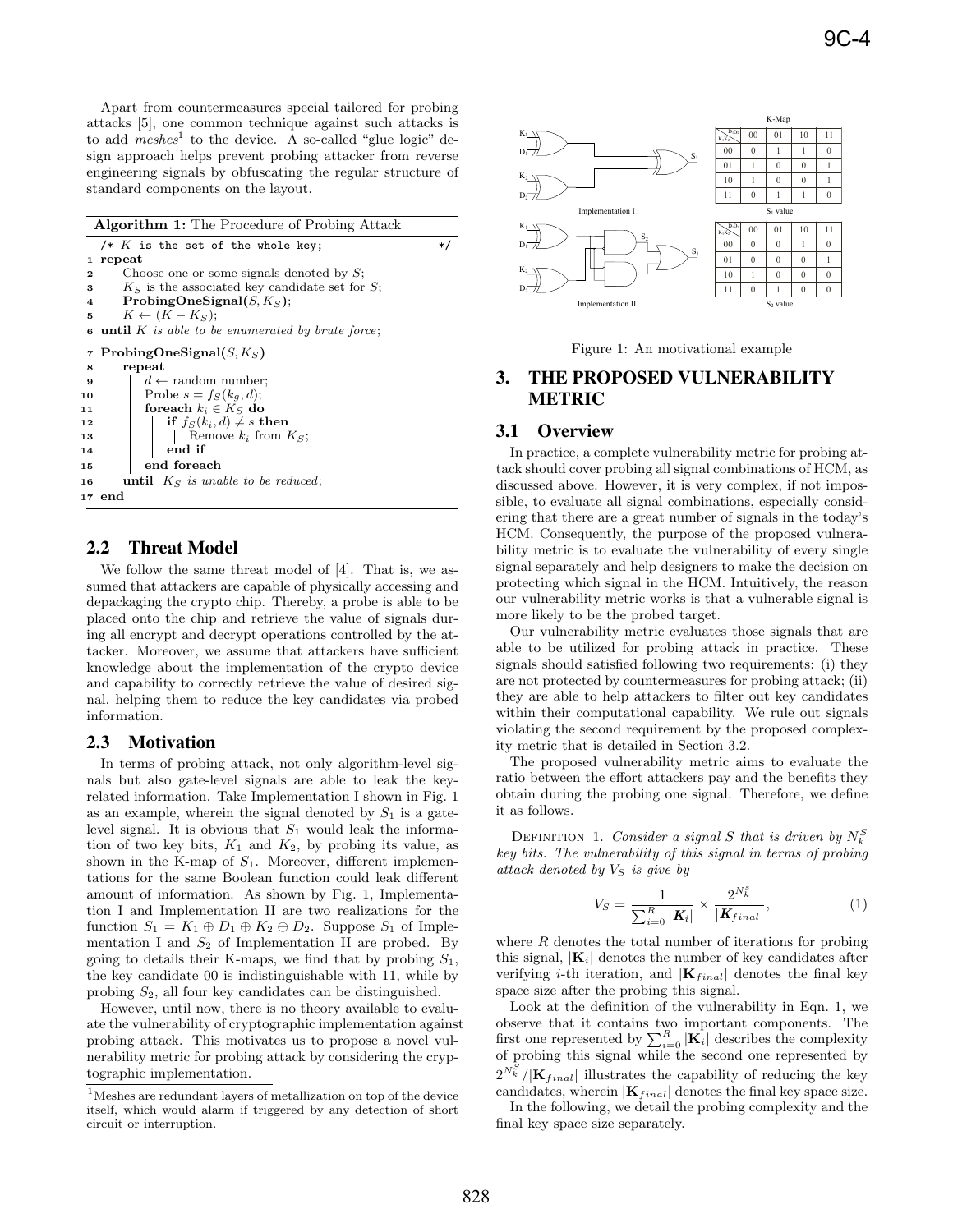Table 1: List of Notations

| Symbol         | Meaning                                       |
|----------------|-----------------------------------------------|
| K              | Key candidate set                             |
| D              | Data set                                      |
| $k_q$          | Genuine key                                   |
| $k, k_i$       | Key candidate                                 |
| $d, d_i$       | Data pattern                                  |
| $K^{k_i}$      | Key candidate containing $k_i$                |
| $ \mathbf{K} $ | Size of key candidate set                     |
| D              | Size of data set                              |
| $\overline{S}$ | Internal signal                               |
| $N^S_k$        | Number of key bits correlates with signal $S$ |
|                | Number of data bits correlates with signal S  |

# 3.2 Probing Complexity

The probing complexity is closely related to the iteration complexity and the number of iterations. The iteration complexity refers to the number of operations verifying all key candidates in one iteration. The number of iterations relies on the choice of data, because different data leads to different numbers of operations to determine all key bits. As a result, we detail these two factors in the following.

#### *3.2.1 Iteration Complexity*

Iteration complexity is referred to the operations needed for traversing the key candidate set. Obviously it depends on the size of key candidate set. The attacker at least need to iterate all the elements in the initial key candidate set, which is exponential to the number of correlated key bits. This criteria can serve as a deciding rule for attackers to filter out signals that are beyond their capability. From the side of designers, those signals with large number of correlated key bits, e.g., 60 bits, can be viewed as "safe" ones.

#### *3.2.2 Data Revealability*

Another important factor that an attacker cares about is on how to choose a specific data that can help to reduce more key candidates, thus reducing the iteration round. Intuitively, different data have different abilities to reveal the key information to the targeted signal. Every data pattern can be viewed as a map function which maps a specific key candidate to logic value 0 and 1, i.e.,  $S = f(K, D)$  can be viewed as a parametric function  $S = f_D(K)$ . For example, if one data pattern is more likely to map most elements in the current key candidate set to 1/0 while another data pattern tends to map the candidates evenly to 1/0, obviously the latter one leaks more information to the targeted signal. On the average case, we are able to eliminate more keys on the second condition. Therefore we use the concept of data revealability to represent the ability of one data pattern to eliminate key candidates. It should also be noted that the data revealability does not only relate to data itself, it also depends on the current key candidate set. Here we define the data revealability as follows:

DEFINITION 2. Suppose we have a key candidate set  $K$ , and a data pattern d performing probing attacks on it. If the size of  $K$  is  $N$ , and the number of key candidates that are mapped to 1 by d is  $N_1$  while the number of key candidates that are mapped to 0 by d is N<sub>0</sub>. Obviously,  $N = N_0 + N_1$ . We define the data revealability for  $d$  with respect to  $K$  as:

$$
R_d^K = \frac{2N_1N_0}{N^2}.
$$
\n(2)

If every key candidate has same probability to be the genuine key, the data revealability defines the portion of key candidates that can be eliminated by a data pattern on a specific key candidate set in an average case. From the definition, it is obvious that the data revealability obtains its maximum value when  $N_0 = N_1 = \frac{1}{2}N$ , the  $R_d^{\mathbf{K}} = 0.5$ . Therefore in the best expected case, we are able to eliminate at most half of the key candidate by probing one signal at a time with one data.

The iteration round may vary according to different choices of data applied. The uncertainty of attackers' performance is not preferable for an evaluation procedure. With the definition of data revealability, designers are able to predict the average best case an attacker can achieve in probing attack. Designer may simulate the probing attack, counting the iteration round. Instead of applying random data at each round, designers would choose the data with the highest data revealability with respect to the current key candidate set. At each round, the key candidate set would shrink at highest speed, thus providing a lower bound of iteration rounds.

#### 3.3 Final Average Key Space Size

In general, the ability of reducing overall key space through probing one signal is determined by the correlation between this signal with the driven key bits. However, it is quite possible that these key bits cannot be cracked by probing one signal, and attackers may end up with a set of key candidates. Thus, the *size of final key candidate set* is one important fact evaluating the ability of reducing key candidates by probing one signal.

Before discussing the size of final key candidate set, we first investigate the condition that a key can be distinguished from other keys by observing one particular signal in circuit and then give a metric to denote the final key space size.

The observed signal's relation with data and key input can be modeled as a Boolean function. Suppose S represent the signal to be probed, while  $K$  and  $D$  represent corresponding key and data inputs with length of  $N_k^{\tilde{S}}$  and  $N_d^S$  respectively. Therefore S can be represented as  $S = f(K, D)$ .

DEFINITION 3. For  $\forall d \in D$ , if key candidate  $k_a \in K$ and key candidate  $k_b \in K$  has the same value on S, S =  $f(k_a, d) = f(k_b, d)$ , we say  $k_a$  and  $k_b$  are indistinguishable, denoted as  $k_a \sim k_b$ .

If the genuine key  $k_g$  is indistinguishable from other key candidates, the final key candidate set a probing adversary get must contain all the key candidates indistinguishable from the genuine key.

With the key indistinguishability defined above, for every key candidate  $k_i$ , it belongs to a key candidate set, denoted as  $\mathbf{K}^{k_i}$ , in which all elements are indistinguishable with each other. If  $k_i$  happens to be the genuine key, key candidate set  $\mathbf{K}^{k_i}$  will be the final output of a probing attack algorithm. As the genuine key may be any element in the candidate set, it is impossible to accurately predict the exact final key space when performing a static analysis. Here we gave a metric based on the average case. We can define the final average key space size as follows:

$$
\overline{|\mathbf{K}_{final}|} = \sum_{i=0}^{|\mathbf{K}|} \Pr[k_g = k_i] \cdot |\mathbf{K}^{k_i}|.
$$
 (3)

The size of final key candidate set is determined when given a genuine key and an arbitrary signal. We use the probability

|**K**|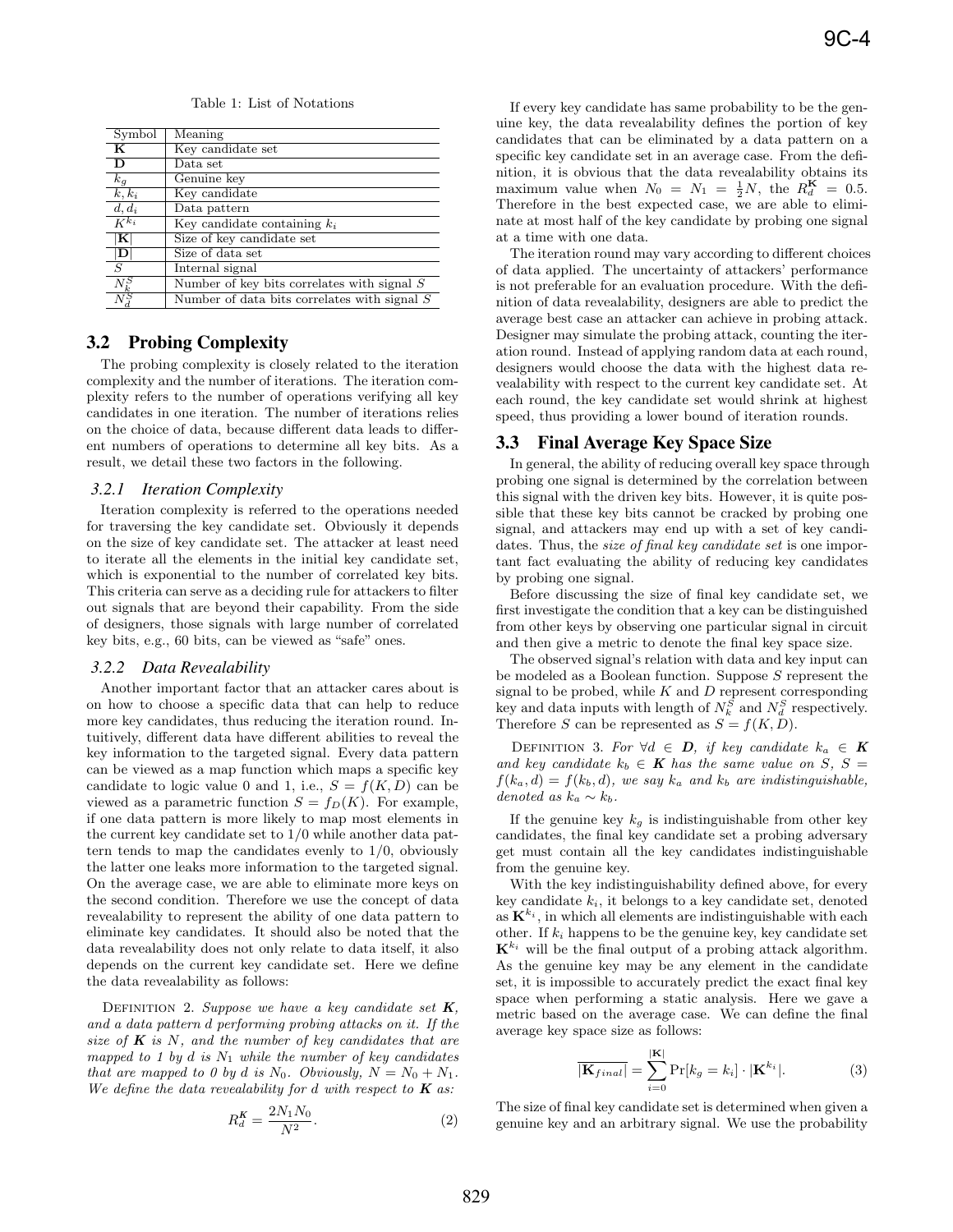of the genuine key being every possible key candidate to average the size of key candidate set.

The total key space can be divided into several sets which are non-overlapping and within each set, the keys are indistinguishable from each other. If the genuine key is chosen total randomly on the key candidate set, i.e., all key candidates has the same probability to be the genuine key, The final average key candidate set size can be simplified as:

$$
\overline{|\mathbf{K}_{final}|} = \sum_{i=0}^{t} \frac{|\mathbf{K}^{i}|^{2}}{|\mathbf{K}|},
$$
\n(4)

in which t represents the total number of final key candidate set which can be distinguished from each other.

# 4. EVALUATING VULNERABILITY ON CRYPTO IMPLEMENTATIONS

In this section, we investigate ways to apply metric proposed above to real crypto implementation. First we analyze the vulnerability under a common crypto assumption and then give concrete and practical solutions to evaluate a netlist.

#### 4.1 Vulnerability under *perfectly secret* assumption

Before we dig deep into applying metric on crypto implementations, we start to examine a common assumption, perfectly secret assumption [9], in cryptographic algorithm:

THEOREM 1. Suppose  $b<sub>C</sub>$  is one bit of the ciphertext C for a perfectly secret encryption algorithm,  $b<sub>C</sub>$  has the same probability to be 0 or 1:

$$
\Pr[b_C = 1] = \Pr[b_C = 0] = 0.5. \tag{5}
$$

Though the theorem says the bit of ciphertext has the same probability to be 1 and 0, we can safely assume not only the bits of cipherthext, but also the signals after levels of diffusion and confusion hold the assumption. Moreover, a "good" encryption scheme is required to be resistant to chosen plaintext attack meaning that on every given data input, the probability of targeted signal to be 1 or 0 should also be the same.

Based on the above assumption, if signal  $S$  is randomly selected, the probability of each item to be 0 or 1 should be the same, i.e.,  $Pr[S = 0|k_i, d_i] = Pr[S = 1|k_i, d_i]$ , in which  $S = f(k_i, d_i)$ . Given this probability, we can calculate the probability that a genuine key is indistinguishable from any other key candidates in **K**:

$$
Pr[k_g \sim k_i] = |\mathbf{K}|(0.5)^{|\mathbf{D}|}, \forall k_i \in \mathbf{K},
$$
\n(6)

in which <sup>|</sup>**K**<sup>|</sup> denotes the size of key candidate set while <sup>|</sup>**D**<sup>|</sup> denotes the number of all possible data patterns. Usually the size of key candidate set is comparable with the size of data set. If  $|\mathbf{K}| = |\mathbf{D}| = 8$ , the probability that the genuine key is indistinguishable is 0.03125, which is a very small value.

Similarly, the probability of final average key space size to be 1 is:

$$
\Pr[\overline{\left|\mathbf{K}_{final}\right|} = 1] = (1 - \left|\mathbf{K}\right| (0.5)^{|\mathbf{D}|})^{|\mathbf{K}|}.
$$
 (7)

The probability approaches 1 as the <sup>|</sup>**K**<sup>|</sup> and <sup>|</sup>**D**<sup>|</sup> increase.

Then we consider another aspect: the choices of data, which can be represented as the data revealability as shown in Section 3. If the 0 or 1 is evenly distributed, the number of value mapped to 0 or 1 by one data pattern follows binomial distribution, i.e.,  $N_0/N_1 \sim B(|\mathbf{K}|, 0.5)$ , with expectation of  $0.5|\mathbf{K}|$  and standard deviation of  $0.5\sqrt{|\mathbf{K}|}$ . When  $|\mathbf{K}|$  is large the binomial distribution can be approximated with large, the binomial distribution can be approximated with the normal distribution. So we can get:

$$
\Pr[R_d^K \ge 0.5 - 2/|\mathbf{K}|] \ge 95\%.
$$
 (8)

When  $|\mathbf{K}|$  increases, the data revealability has high probability to reach the neighborhood of its maximum.

With the above analysis, if the one signal conforms with the assumption, it has high probability to have a final key candidate set of size 1 and to be utilized for reducing at a highest rate with arbitrary data patterns, i.e., half at each time, leading to least effort possible to break. Reviewing the formula in Eqn. 1, for signals obeying the assumption, the vulnerability can be directly calculated by:

$$
V_S = 0.5 \times \frac{2^{N_k^S + 1}}{2^{N_k^S + 1} - 1}.\tag{9}
$$

The signals' vulnerability decreases as the number of correlated key bits increases and converges to 0.5 eventually. It is also an upper bound of vulnerability for signals if they depend on the same number of key bits. In fact, the probing attack is similar to a brute force cracking algorithm that only focuses on a small number of key bits. Probing Attack is practical as it can divide the total key space into several parts and conquer them separately. The upper bound of vulnerability is the lower bound of complexity an attacker need to break these correlated key bits. The number of correlated key bits increases, the expected best case of efforts to crack all of them by probing attack would approaches to the 2 times to that by breaking them brute-forcely.

The limitation is that "perfectly secret" assumption does not hold for all signals in a crypto implementation. In the assumption, the signals are supposed to be sufficiently confused and diffused, which is true for ciphertext, and signals close to it. But there also exist signals for which this assumption does not hold, requiring a practical tool to calculate vulnerability which is to be shown in next subsection.

#### 4.2 Evaluation Tool and Approximation

We propose to use a table like Fig. 2, denoted as  $Key-Data$ Map, involving key candidates and data patterns to represent the relationship between probed signal and key/data.

|                | d <sub>1</sub> | $\mathbf{d}_2$ | $\mathbf{d}_3$ | $d_4$          | $\ddotsc$ | $d_i$            | <br>$d_{ D }$      |
|----------------|----------------|----------------|----------------|----------------|-----------|------------------|--------------------|
| $k_1$          | $\mathbf{1}$   | 1              | $\mathbf{0}$   | 1              | .         | $\mathbf{0}$     | <br>$\bf{0}$       |
| $\mathbf{k}_2$ | $\overline{0}$ | $\overline{0}$ | 1              | $\mathbf{0}$   |           | $\overline{0}$   | $\mathbf{0}$       |
| $k_3$          | $\overline{0}$ | 1              | $\overline{0}$ | $\overline{0}$ | $\ddotsc$ | $\overline{0}$   | <br>$\overline{0}$ |
| k <sub>4</sub> | 1              | 1              | $\mathbf{0}$   | 1              |           | $\mathbf{0}$     | <br>$\mathbf{0}$   |
|                |                |                |                |                |           |                  |                    |
| $k_j$          | $\overline{0}$ | $\overline{0}$ | $\overline{0}$ | $\overline{0}$ |           | 1                | <br>1              |
|                |                |                |                |                |           |                  |                    |
| $k_{ K }$      |                | 1              | $\bf{0}$       | $\bf{0}$       |           | $\boldsymbol{0}$ |                    |

Figure 2: An Example of a Key-Data Map of one Signal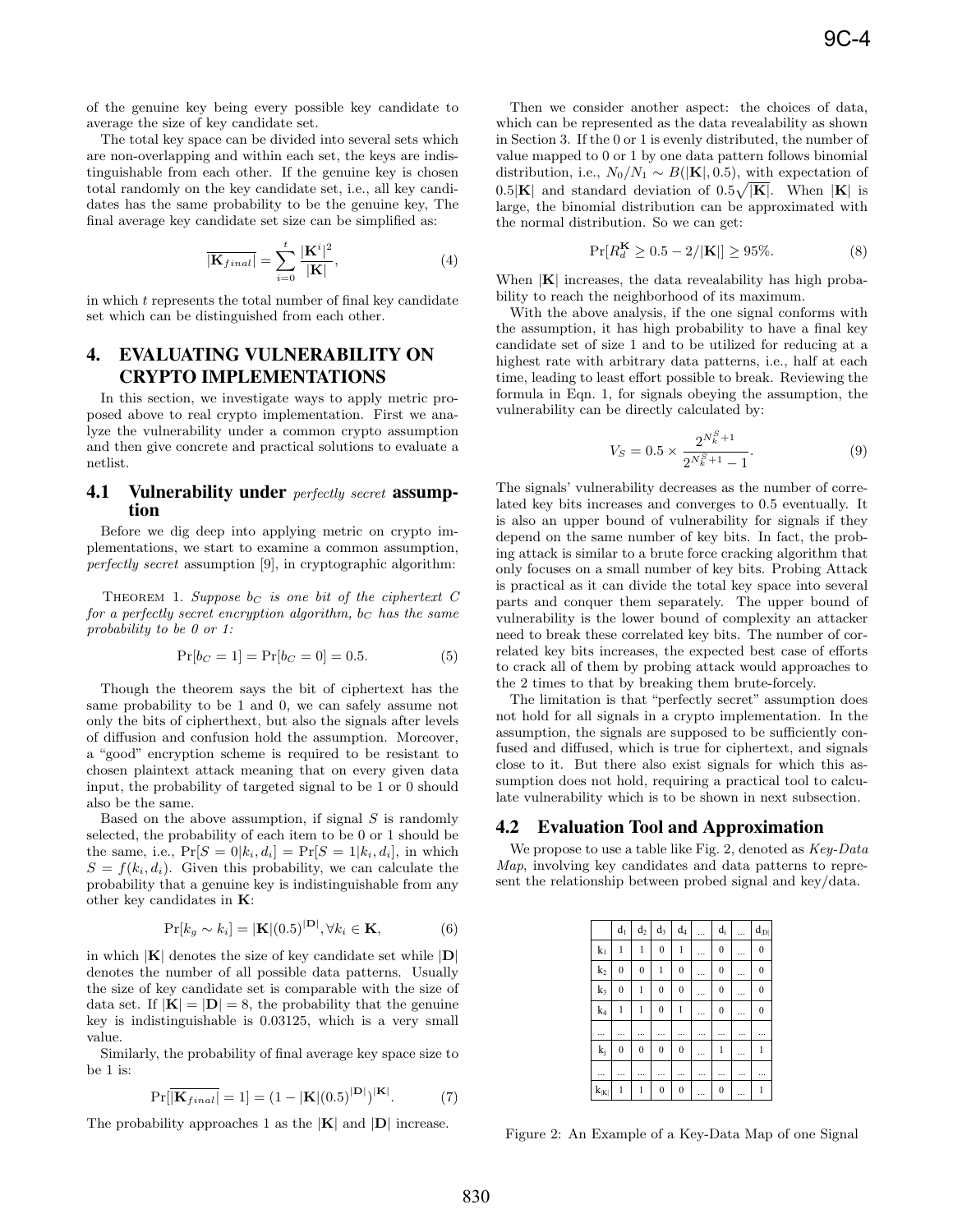In Fig. 2, we have a key candidate set **K** containing all the key candidates  $k_1, k_2, \ldots, k_{|\mathbf{K}|}$ , i.e., all the rows in the Key-Data Map, and all the data patterns  $d_1, d_2, \ldots, d_{|\mathbf{D}|}$ , i.e., all the columns in the Key-Data Map, and the value of targeted signal that mapped by each data and key candidates with a boolean function  $f(k, d)$ . Upon getting the map, key indistinguishability of two key candidates can be verified by comparing all the values in its own key rows mapped by same data. If all of them are the same, they are indistinguishable by definition. Final average key space size can be calculated from counting the number of indistinguishable key candidate set and calculating the size of them. If the attacker has chosen a data and get the value of targeted signal by probing, then the attacker can shrink the table by deleting all the key candidates like Fig. 3 that do not consistent with the probed result. Given a specific key candidate set, the data revealability can be calculated by counting the number of 1 and 0 of one data column in the Key-Data Map.



Figure 3: Key-Data Map Shrink

Obviously, the complexity of above calculation procedure is exponentiate to the number of input bits (both key and data). When a signal correlates with large numbers of input bits, it is extremely infeasible to tackle it. We propose to approximate the calculation on a subset of Key-Data Map. This sub-map can be generated by randomly selecting keys and data and calculating the value of targeted signal. To be specific, when we want to determine the final key candidate set, we need to randomly sample key candidates and data patterns. When we want to evaluate the data revealability, only key patterns need to be randomly selected.

# 5. EXPERIMENTAL RESULTS

#### 5.1 Experimental Setup

As AES is a widely accepted encryption algorithm, it has been intensively evaluated and analyzed and it is also the often target of various side channel attacks. So we validate the proposed vulnerability metric on an AES design which is obtained from OpenCores website [10]. The AES design is synthesized into netlist by the commercial synthesis tool. Every signal in the netlist would be evaluated in this section. AES [11] is constituted by rounds of transformations to convert plaintext to ciphertext. This AES design is a non-pipeline implementation, and hence the operation of each round adopts the same circuits. As a result, in order to evaluate the vulnerability of signals at the different rounds, we are required to adopt the time-frame expansion technique [12] to construct the circuit that mimics the functionality of previous rounds. For signals that correlates with more than 16 key bits, we use the random sampling technique to approximately calculate them with an constant sample size  $2^{16} = 65536$ .



Figure 4: the Size of Left Key Space

We report the results for signals at the first round in the experiment, because signals at the subsequent rounds are driven by a number of key bits and their probing complexities exceed the computation constraint. Moreover, we report results for signals in the Sbox separately, because Sbox is the only non-linear part in AES and it always becomes the target for attackers during the probing attack.

#### 5.2 Results and Discussion

First, we present the distribution of signals with different numbers of key bits in Table 2. As can seen from it, signals in Sbox are quite evenly distributed, while most signals in the complete AES are located in the range from 1 to 8, as Sbox is complicated using more logic to implement than other operations.

Table 2: The number of signals with different numbers of key bits

| $#$ of Key Bits |          |    |     |  |     |    |     |    |
|-----------------|----------|----|-----|--|-----|----|-----|----|
| Sbox            | 40       | 69 | 102 |  | റാ  | 19 |     | 19 |
| $#$ of Key Bits | $\sim 8$ |    |     |  |     |    | 32  |    |
| Complete AES    | ' 2582   |    | 705 |  | 375 |    | 509 |    |

Next, we study the size of key space left after probing a signal, and results are shown in Fig. 4, wherein the point represents the size of key space left while the dash line represents the minimum final key space size for signals with different number of key bits. If one signal is with final key space size of 1, it shall fall on the dashed line. For signals in the Sbox, some lie beyond the dash line, meaning that certain key candidates are indistinguishable with other keys. On the contrary, all other signals in the AES lie on the line, which means their final key space sizes after probing is equal to 1.

Then, we present results of data revealability in Fig. 5. Each point in the figure represents the average data revealability of one signal among all its relevant data patterns. These points are aligned by the number of its correlated key bits. The dash line is the mean value of signals with same number of key bits. The distribution of data revealability indeed varies among signals.

Thereafter, we verify the effectiveness of the proposed approximation technique. We randomly choose 4 signals with 16 key bits and evaluate final key space size and data revealability in different sample size using the approximation shown in Sec. 4. Fig. 6 shows their changes of relative errors. As the sample size increases, both the relative errors of final